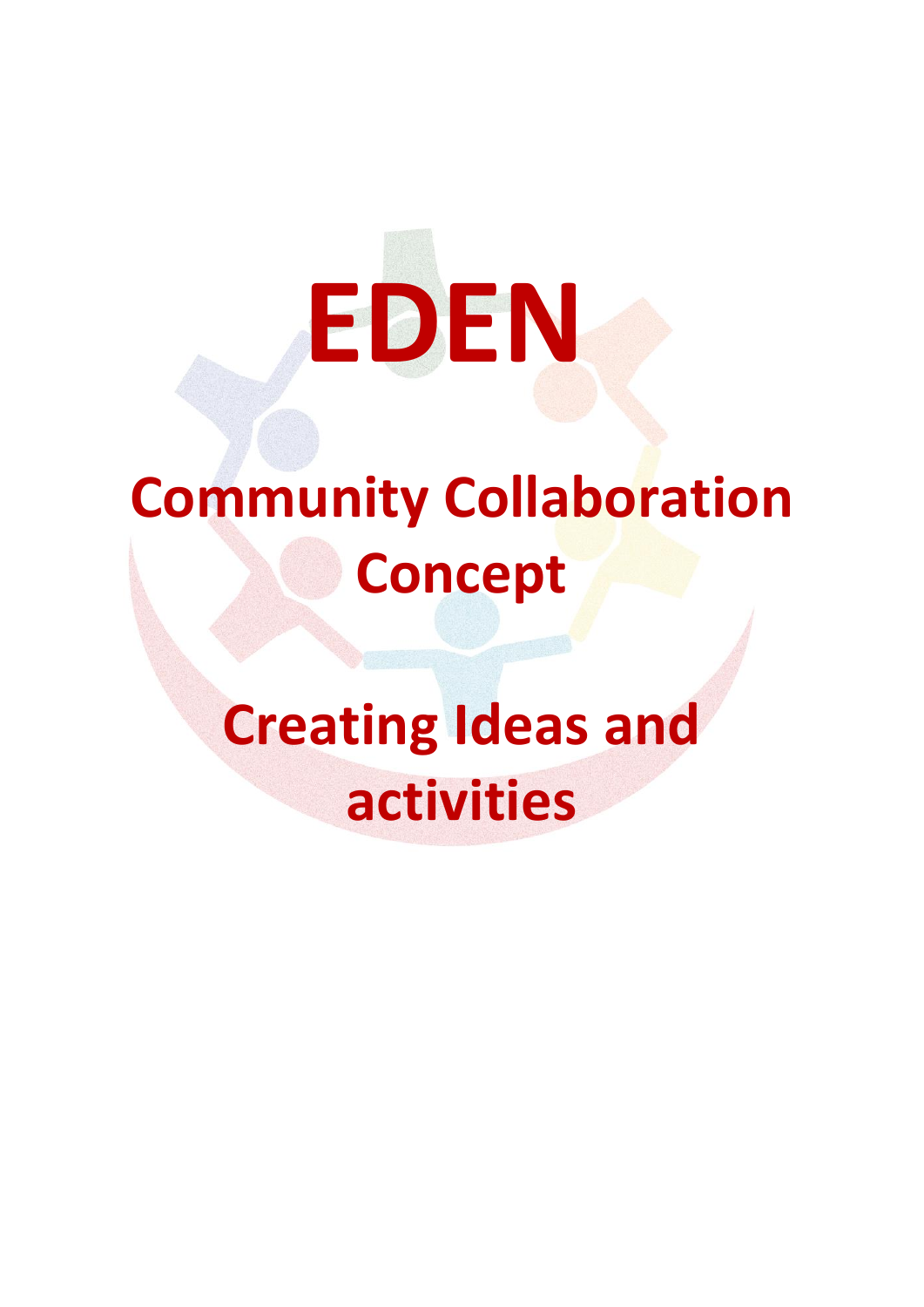#### **The Project Partners in the Embracing DEmeNtia project are:**



#### **Disclaimer**

*The content of this document does not reflect the official opinion of the European Union. Responsibility for the information and views expressed in the report lies entirely with the authors.*

- *© European Union, [2020]*
- *Reproduction is authorised provided the source is acknowledged.*

**Non-Commercial** – *This material may not be used for commercial purposes*.

### **Creating Ideas and Activities**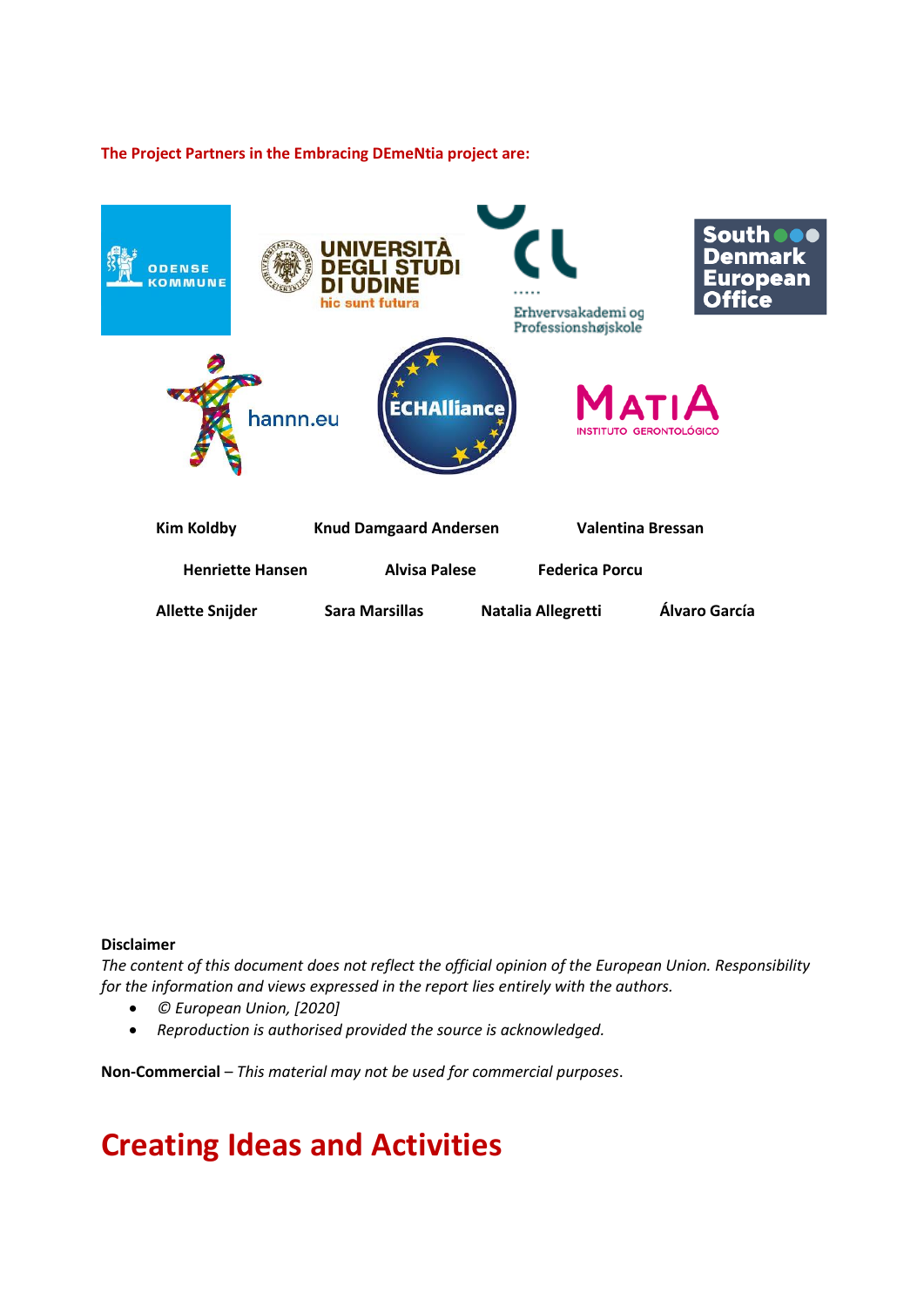

When creating ideas and activities, it is important to take the starting point in the insights that were gathered in the section just before. Based on the challenges and possibilities that were described in the 'creating insights' section, this part is devoted to co-create ideas and activities together with the relevant participants.

It is highly recommended to use co-creation approaches, and these were explained in section 3.1.3, so in the following, only the overall benefits of co-creation is summarised.

#### **Key-points of co-creation**

- End-users; seek and value their experience.
- Mutual development of solutions / identification of problems.
- Based on Participatory Action Research (PAR) methods.
- Appears to be messy but it is a process.
- Central to solution development.
- Applicable to product, service, organisation, urban design… etc.

#### **Aims of co-creation**

- Gather people with a shared goal.
- Share different approaches product development and services.
- Explore new ways of working within existing constraints.
- User-centred; seen through the user's eyes.
- All end-users are involved in creative activities.
- Create physical artefacts to represent ideas.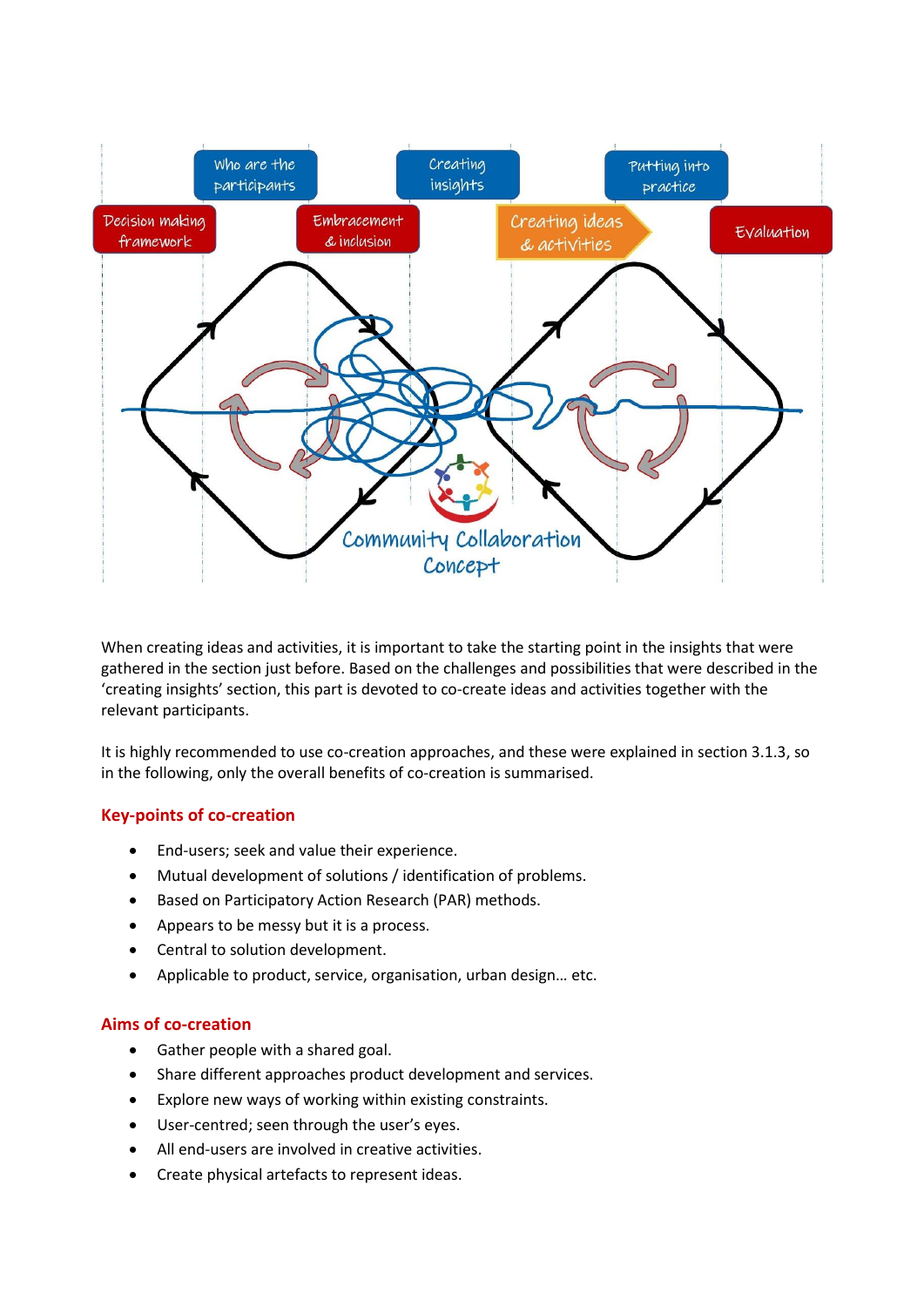A process, not a snap-shot of user experience.

#### **Advantages of participating in co-creation**

- Experience makes users, the 'expert'.
- $\bullet$  Inclusive all users participate and have their say.
- Empowering.
- Relaxed, informal environment with playful atmosphere.
- Better understanding of other's problems and solutions (as well as one's own).
- **•** Efficient process.

#### **Outcomes of co-creation**

- Better understanding of user needs, leads to successful result.
- Development of a product/service that users truly want.
- Empathy for user relationship with products, services.
- Persuasive data gives powerful words and pictures.
- Allows innovation in the right direction.
- Avoids taking too many wrong turns.

There are many different kinds of workshops that can be organised to create ideas together, and if you want to find inspiration to organise workshops, we invite you to visit these websites;

[www.ccw-project.eu](http://www.ccw-project.eu/)

#### **Xxxxxx**

Xxxxxx Do we any links to put here? Or else delete

You can use the following 1 activity card to formulate the ideas which are developed in the co-creation process as well as to formulate an implementation plan.